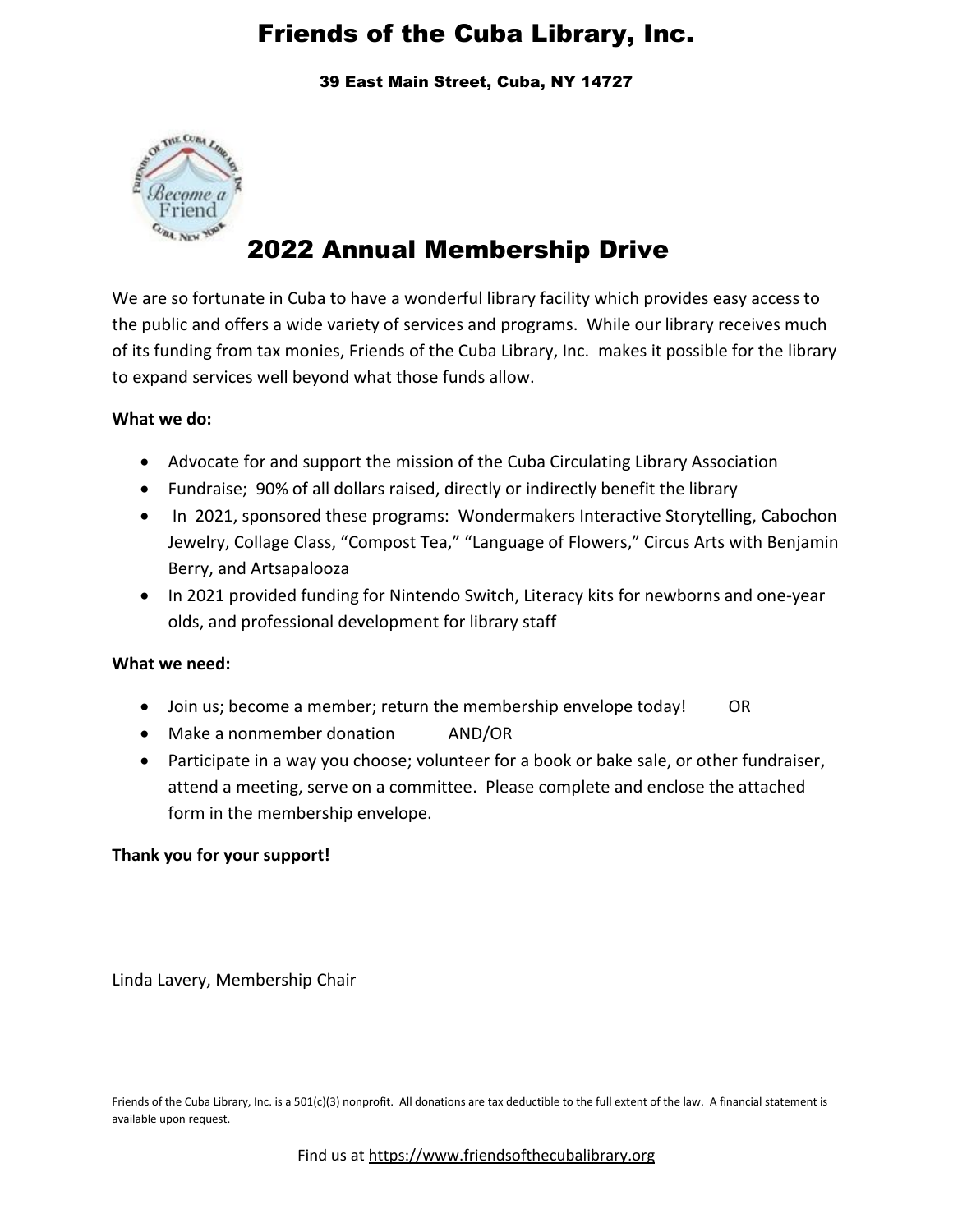#### 39 East Main Street, Cuba, NY 14727

#### Upcoming Events

#### **February 2022**

Friends of the Cuba Library, Inc. Board of Directors' Meeting, Cuba Library, Tuesday, February 1, 5:30 pm, Open to the Public

Annual Membership Drive Begins

Love Your Library Book Sale (canceled due to construction)

#### **March 2022**

Friends of the Cuba Library, Inc. Regular Membership Meeting, Cuba Library, Tuesday, March 1, 6:30 pm, Open to the Public

Annual Membership Drive Ends

#### **April 2022**

Friends of the Cuba Library, Inc. Annual Meeting and Election of Officers, Cuba Library, Tuesday, April 5, 6:30 pm, Open to the Public

Tickets go on sale for Cheers, Cheese and Chocolate Watch for details!

Spring Tea late April. Watch for details!

#### **May 2022**

Friends of the Cuba Library, Inc. Regular Membership Meeting, Cuba Library, Tuesday, May 3, 6:30 pm, Open to the Public

#### **June 2022**

Cheers, Cheese, and Chocolate 7-9 p.m. Friday, June 3, 2022. A fundraiser in celebration of the Library's 150<sup>th</sup> with proceeds to benefit library adult and youth programming.

Friends of the Cuba Library, Inc. Regular Membership Meeting, Cuba Library, Tuesday, June 7, 6:30 pm, Open to the Public

June Book Sale June 11,13,14,15,16,18 Times to be announced

#### **July 2022**

Friends of the Cuba Library, Inc. Regular Membership Meeting, Cuba Library, Tuesday, July 5, 6:30 pm, Open to the Public

Cuba Circulating Library 150<sup>th</sup> Block Party, Saturday, July 16, 2022, 10 a.m.-1 p.m.

Friends of the Cuba Library, Inc. is a 501(c) (3) nonprofit. All donations are tax deductible to the full extent of the law. A financial statement is available upon request.

Find us at https://www.friendsofthecubalibrary.org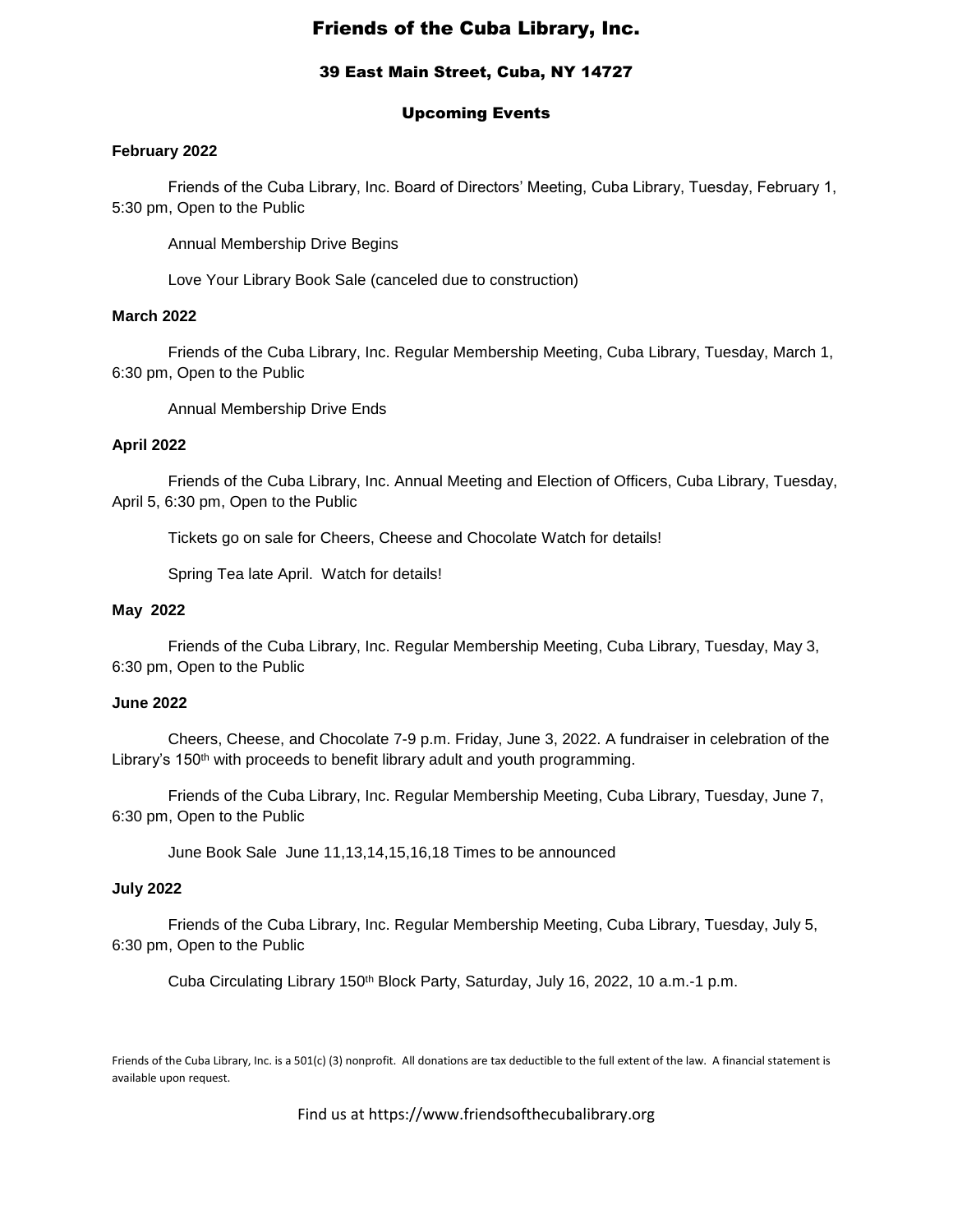39 East Main Street, Cuba, NY 14727

In 2022, I will help with:

- $\Box$  Spring Tea—plan, or donate hors d'oeurves, or work
- □ February Book Sale—canceled due to construction
- $\Box$  Bake Sale--plan, or bake, or prep, or work -dates to be announced
- $\Box$  June Book Sale-prep for, or work the sale, clean up following
- $\Box$  October Book Sale-prep for, work the sale, clean up following
- □ Committee Work
	- o Events- We need a chair for this committee- 1 year commitment
	- o Membership-we need a chair for this committee-1 year commitment
	- o Audit
	- o Promotion and Publicity
- $\Box$  Organization Office –We need to fill this position:
	- o Corresponding Secretary 2 year commitment begins April 2022
- □ Assist with planning, set-up, donate hors d'oeurves, or work "Cheers, Cheese, & Chocolate" Fundraiser, Friday, June 3, 2022, Celebrating the Library's 150<sup>th</sup>
- □ Help with Library's 150th Block Party, Saturday, July 16, 2022
- □ Other Fundraisers TBA
- $\Box$  Other

| Name         |  |  |
|--------------|--|--|
| Address      |  |  |
| Phone number |  |  |
| Email        |  |  |

Friends of the Cuba Library, Inc. is a 501(c)(3) nonprofit. All donations are tax deductible to the full extent of the law. A financial statement is available upon request.

Find us at https://www.friendsofthecubalibrary.org